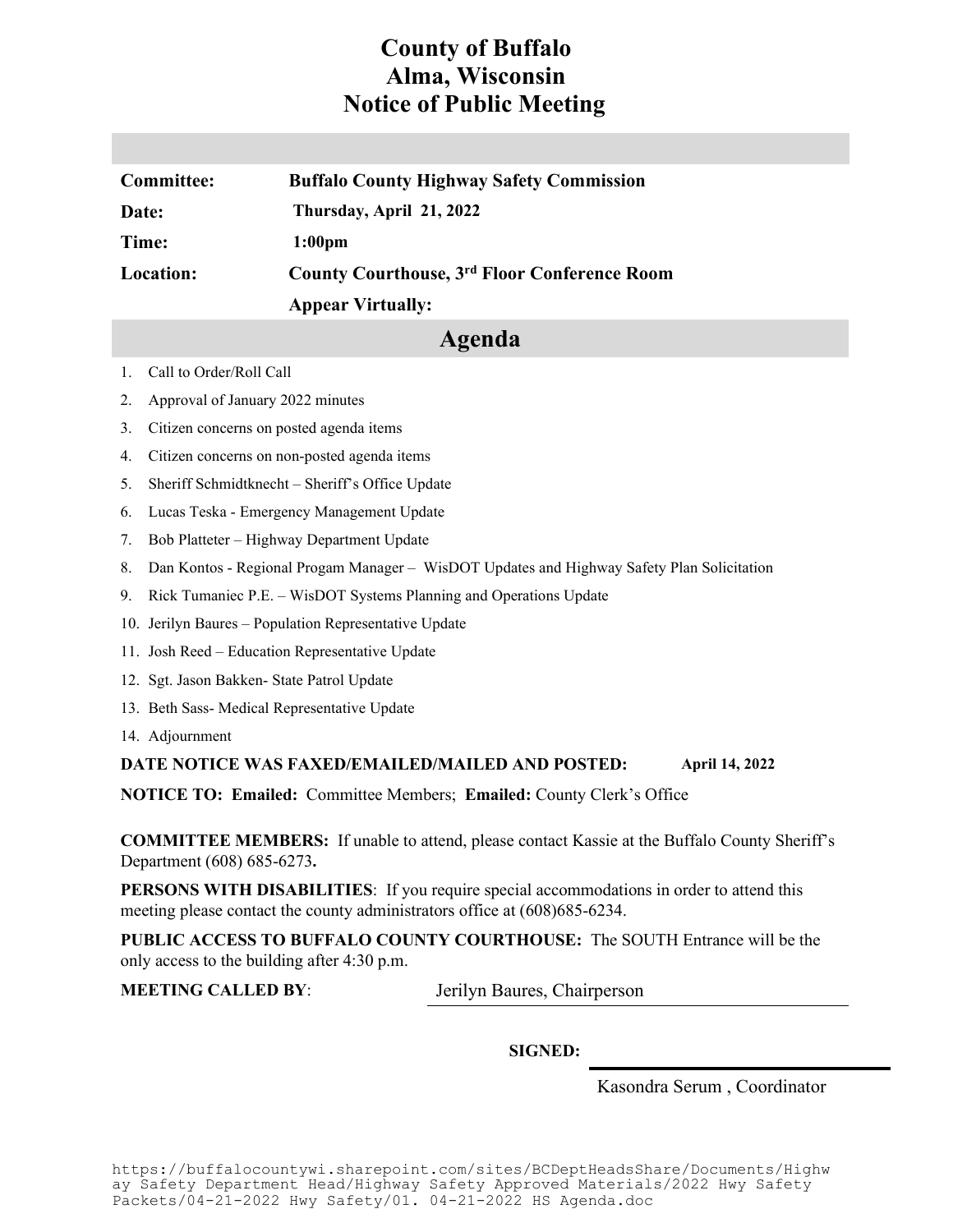## **HIGHWAY SAFETY COMMISSION MEETING**

| <b>Committee/Board:</b> | <b>HIGHWAY SAFETY COMMISSION</b>                                                            |
|-------------------------|---------------------------------------------------------------------------------------------|
| Date of Meeting:        | Thursday, January 20, 2022                                                                  |
| Location:               | 3 <sup>rd</sup> Floor Conference Room<br><b>Buffalo County Courthouse - Alma, Wisconsin</b> |

Buffalo County Highway Safety Commission members present were:

| <b>REPRESENTING</b>           |
|-------------------------------|
| <b>School Districts</b>       |
| Sheriff's Office              |
| WI DOT                        |
| WI DOT                        |
| Population                    |
| Medical                       |
| <b>Highway Department</b>     |
| <b>Emergency Management</b>   |
| <b>WI</b> State Patrol        |
| Coordinator, Sheriff's Office |
| Alma Police Department        |
|                               |

**Others**: None.

**#1. Call to Order/Roll call**: Sheriff Schmidtknecht called the meeting to order at 1:00pm.

**#2. Approval of October Minutes:** Motion to approve draft minutes by Kelly Johnston, second by Rick Tumaniec. Motion carried.

**#3. Coordinator Position:** Kasondra Serum is replacing Melissa Brunner as the Sheriff's Office Administrative Assistant, she has seven years experience as a Communication/Corrections Officer. Motion by Jerilyn Baures to recommend Kasondra Serum as the Highway Safety Coordinator, second by Kelly Johnston. Motion carried.

**#4. Citizen concerns on posted Agenda items:** None.

**#5. Citizen concerns on non-posted Agenda items:** None

**#6. Sheriff Schmidtknecht – Sheriff's Office update:** Sheriff Schmidtknecht gave current staffing update. No fatal accident and no major injuries in the 4<sup>th</sup> Quarter of 2021.

**#7. Emergency Management Report:** Lucas Teska gave Emergency Government update. LEPC meeting January 27, 2022 and the Governor's Conference in March.

**#8. Highway Department Update:** Kelly Johnston gave brushing update. Gilmanton/Highway 88 is scheduled for this year. The Highway Department has three retiring.